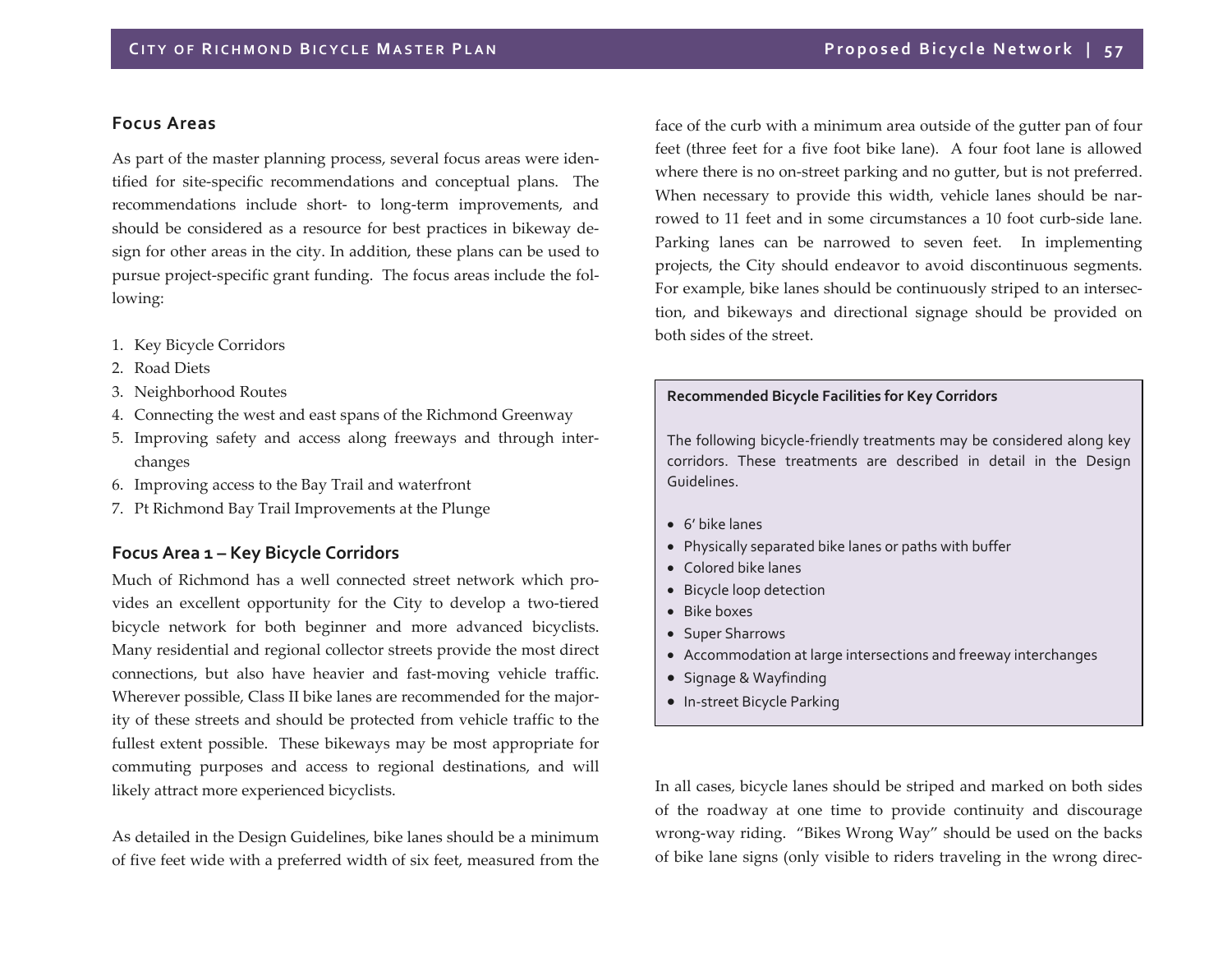# **5 8 | Proposed Bicycle Network OCTOBER <sup>2011</sup>**

tion). If there are shorter segments of the corridors where there is insufficient width for bicycle lanes, it may be appropriate to provide on‐ street signage or stencils to raise the visibility of bicyclists and alert motorists that they are likely to encounter cyclists.

In addition to standard bike lanes, several bicycle design and traffic calming treatments should be considered to enhance the comfort and safety along specific routes. These treatments are described in detail in the Design Guidelines. Examples of key corridors in Richmond in‐ clude, but are not limited to:

- 0 Barrett Avenue
- e Cutting Boulevard
- 0 Carlson Boulevard
- 0 Harbour Way
- 0 Marina Bay Pkwy/23rd St
- $\bullet$ 37th Street
- 0 San Pablo Avenue
- $\bullet$ Hilltop Drive
- $\bullet$ • Blume Drive
- 0 San Pablo Dam Road

The following graphics provide illustrative examples of proposed im‐ provemen<sup>t</sup> options for Key Corridors.

## Figure 6‐<sup>1</sup> | **Harbour Way alternative configurations**



(Pennsylvania to Wright Avenue)



80' ROW (Wright Avenue to Hall Avenue)

**Existing Roadway** *Graphic source: Richmond Pedestrian Plan*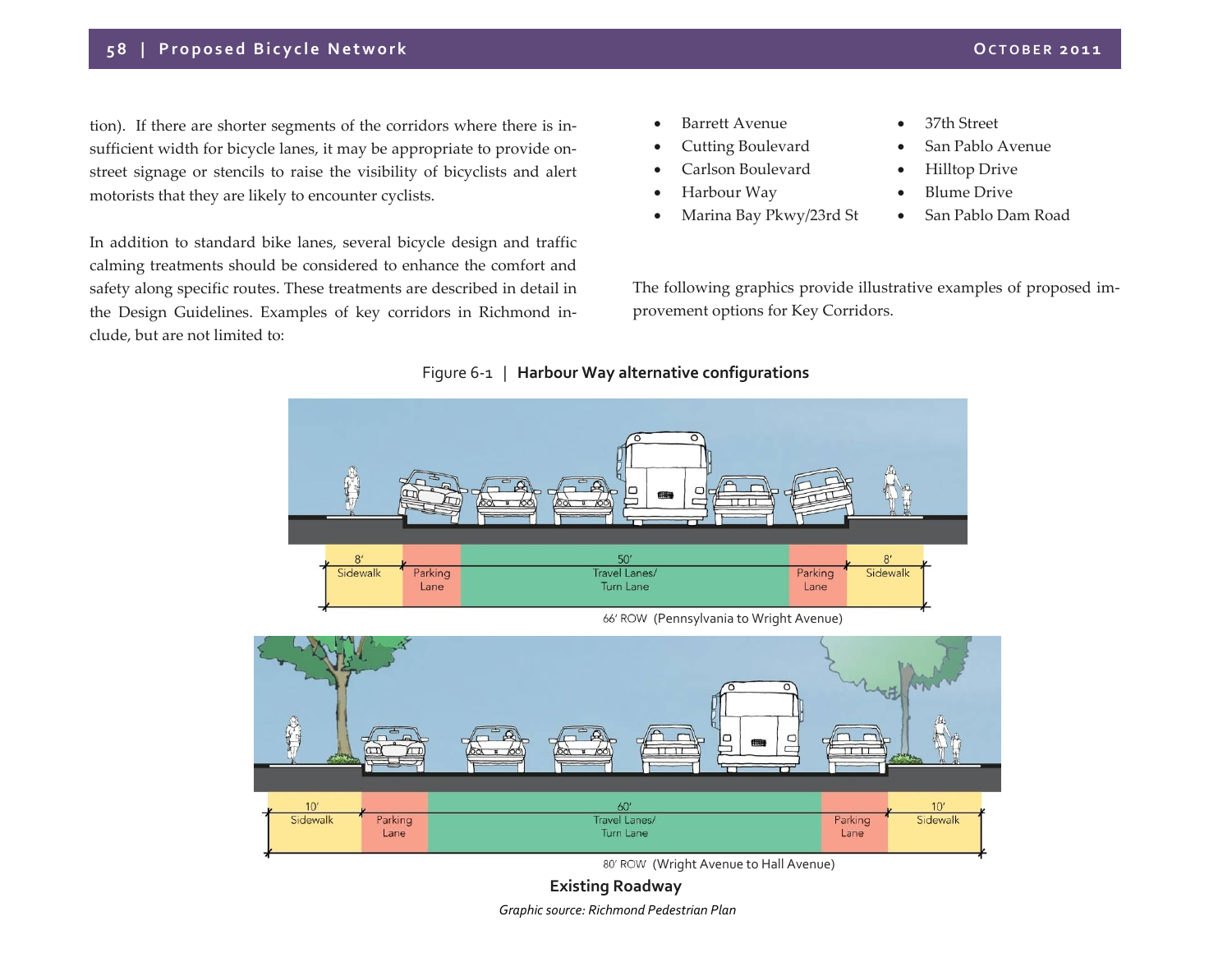

**Harbour Way – Proposed Bike Lanes with Parallel Parking, 66' ROW**

**Harbour Way – Proposed Bike Lanes with Parallel Parking and Raised Median, 80' ROW**



<sup>80&#</sup>x27; ROW (Wright Avenue to Hall Avenue)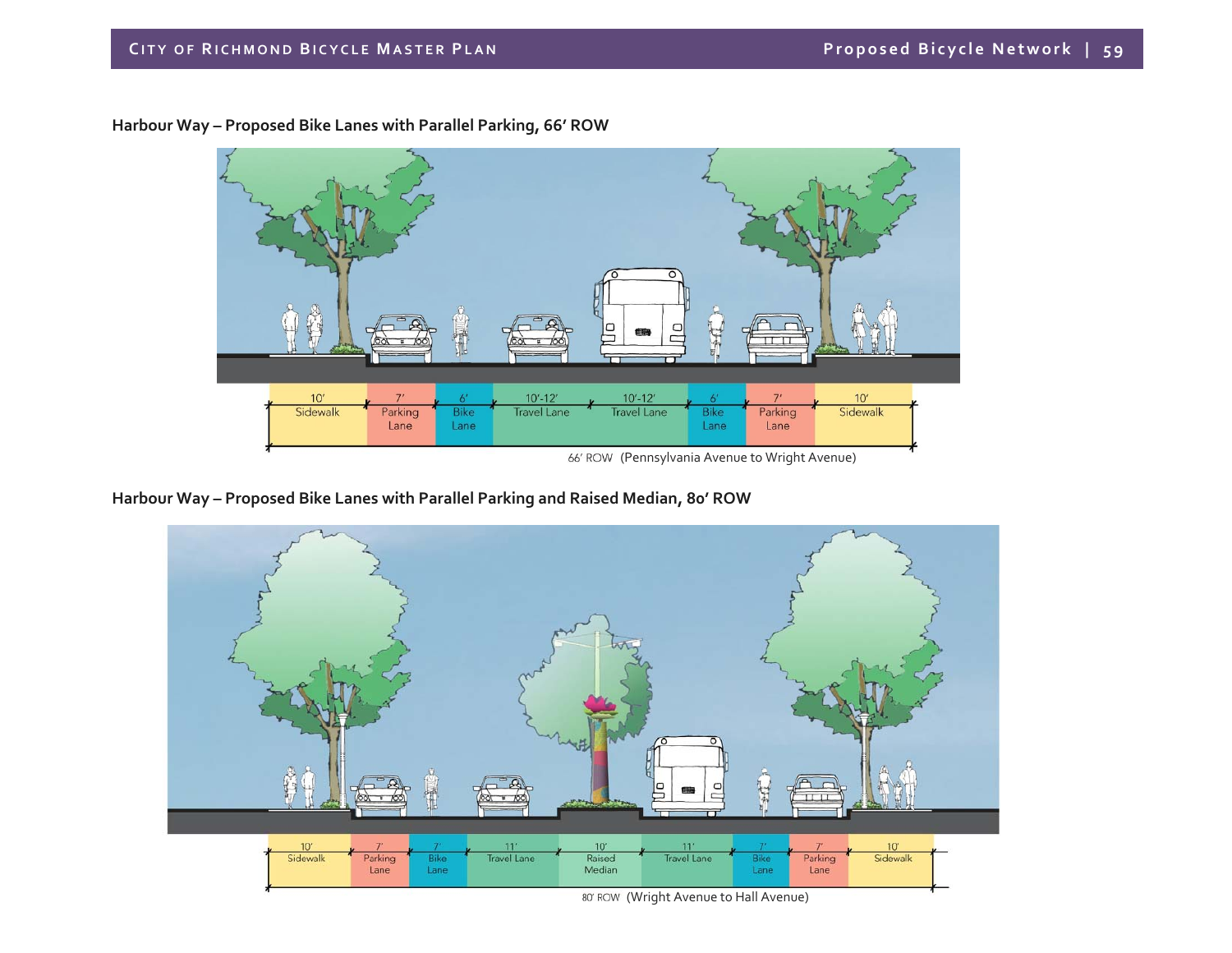### **6 0 | Proposed Bicycle Network OCTOBER <sup>2011</sup>**

# Figure <sup>6</sup>‐<sup>2</sup> | **South <sup>23</sup>rd Street**

# **South <sup>23</sup>rd Street – Existing Roadway**



# **South <sup>23</sup>rd Street – Proposed Bike Lanes with Parallel Parking and Raised Median**



80' ROW

*Graphic source: Richmond Pedestrian Plan*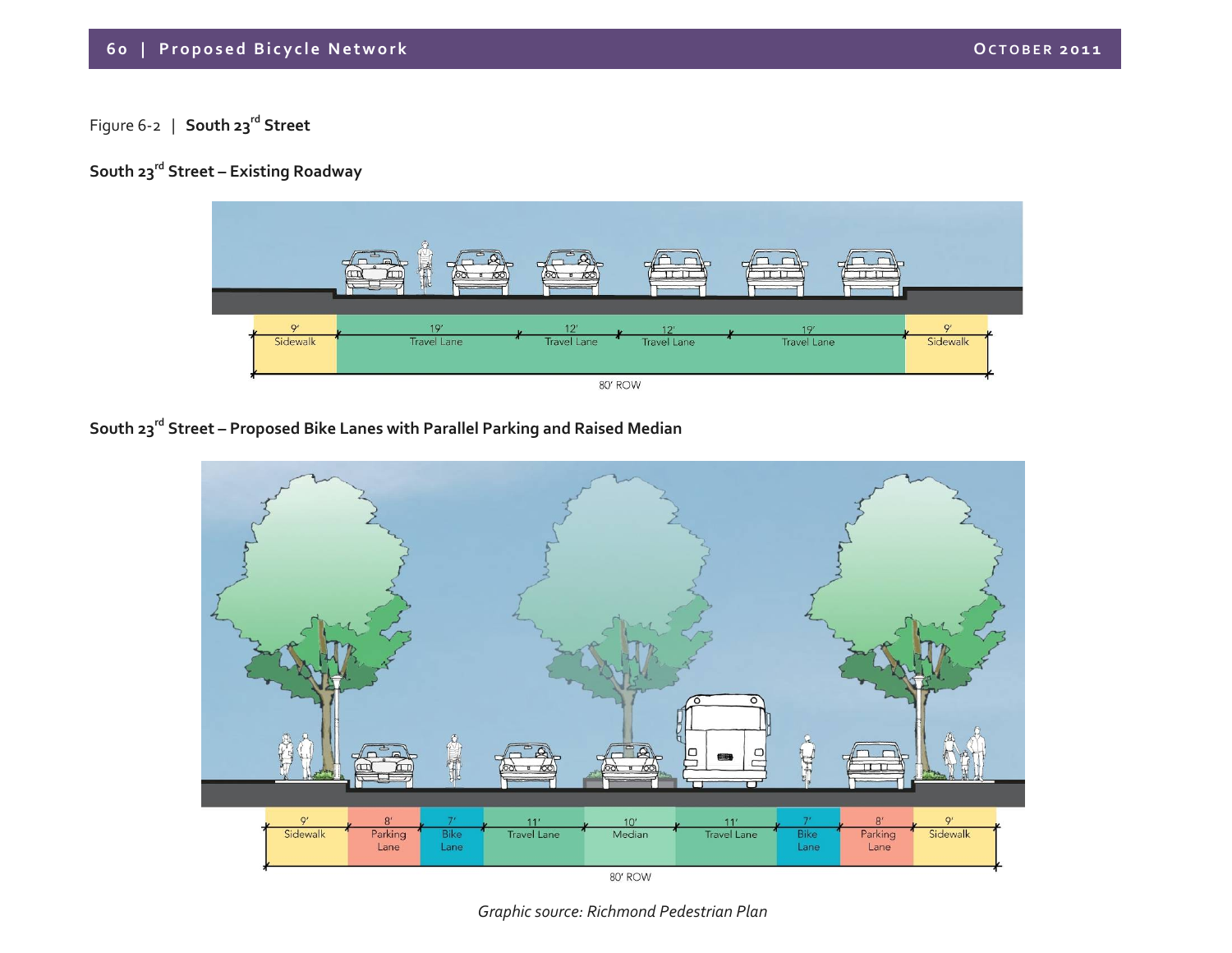### **Focus Area <sup>2</sup> – Road Diets**

Many of Richmond's collector streets are excellent candidates for <sup>a</sup> road diet. A road diet refers to street improvements in which the number of vehicle travel lanes is reduced by adding bicycle and parking lanes, widening sidewalks, and converting parallel parking to angled or perpendicular parking. In addition to creating more space for bicyclists and pedestrians, road diets are also <sup>a</sup> good traffic calming and traffic safety tool. Roadways with surplus roadway capacity (typically multi‐lane roadways with less than 15,000 to 17,000 vehicles per day) and high bicycle volumes, and roadways that would benefit from traffic calming measures are most appropriate for this type of treatment.

Any candidate road diet project along <sup>a</sup> current or future planned AC Transit routes should be planned in close coordination with AC Transit to ensure that bus operations are not negatively impacted by changes to the roadway. Candidate streets for road diets include but are not limited to:

- 0 Barrett Avenue
- 0 Cutting Boulevard
- $\bullet$ Carlson Boulevard
- $\bullet$ Harbour Way
- $\bullet$ Marina Bay Pkwy/23rd St
- 0 37th Street
- $\bullet$ Pennsylvania Avenue

For example, proposed road diet improvements to the Pennsylvania Avenue overpass include sidewalk improvements and <sup>a</sup> physically separated two-way bike lane. These facilities will improve bicycle and pedestrian access to the Iron Triangle and North Richmond neighborhoods.

Figure 6‐3 | **Pennsylvania Avenue alternative configurations**

**Pennsylvania Avenue Overpass – Existing**



### **Pennsylvania Avenue Overpass – Proposed**



60' ROW